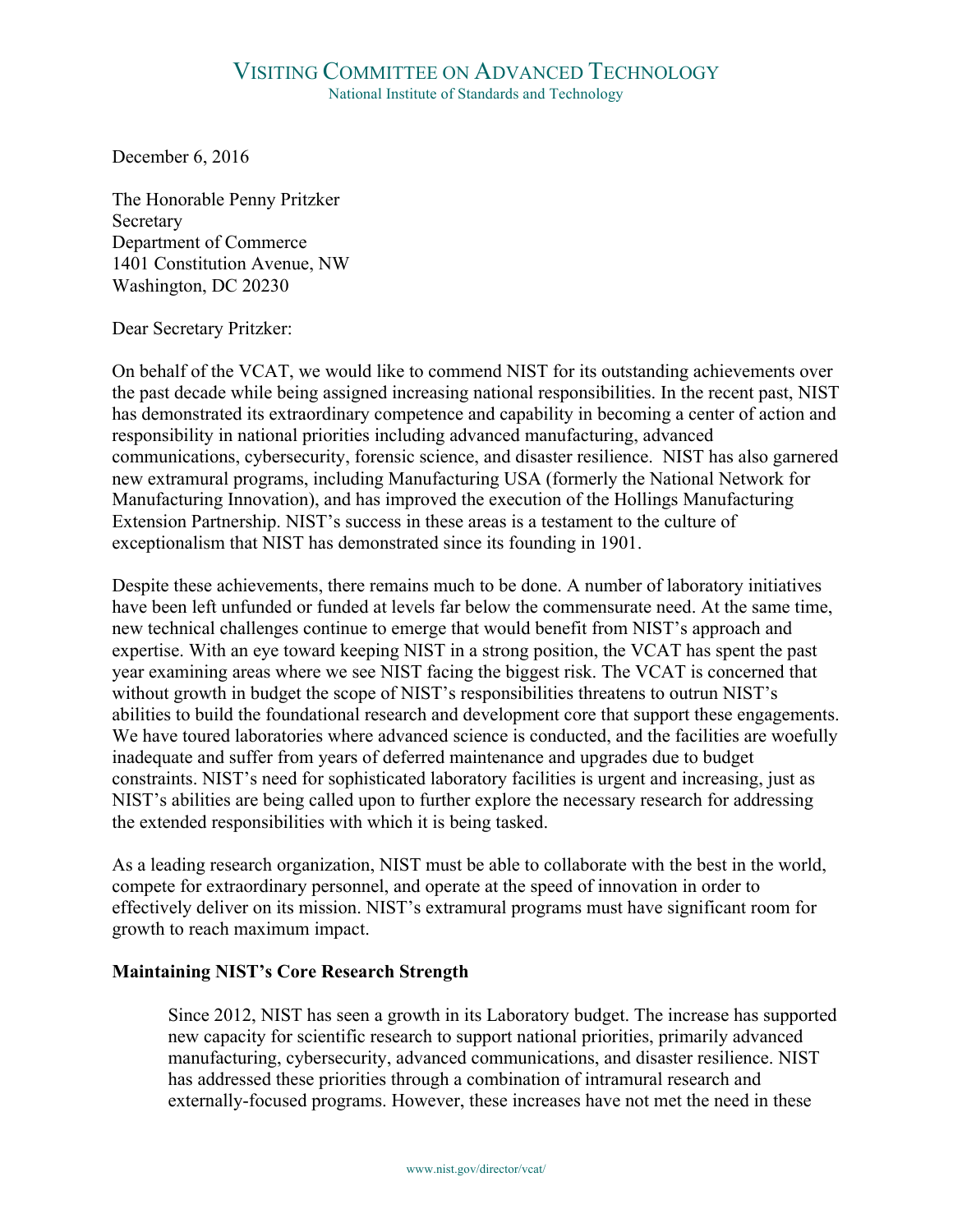Secretary Pritzker Page 2

> areas. In addition, other national priorities have also been only partially funded or left unfunded. Without adequate resources and research facilities, the Nation will lose a critical element of its innovation ecosystem.

Over the past year, the VCAT has reviewed examples of extraordinary unfunded Legislative or Executive branch demands placed on NIST in Smart Grid standards, the Cybersecurity Framework, the Presidential Commission on Cybersecurity, and responsibilities for Public Safety Communications. NIST has superbly executed on these demands, demonstrating the function of its outstanding underlying technical capability – but unless carefully managed, unfunded mandates can drain that well of expertise.

## **Facilities to Enable Groundbreaking Science**

NIST's research in measurement science pushes the boundaries of the possible, exceeding the capabilities of what can be done anywhere in the world. However, many of the research teams are housed in increasingly outdated, unreliable, deteriorating, and potentially unsafe facilities that directly limit measurement capabilities. In recent years, the capital budget has been squeezed in the budget process, damaging NIST's capabilities for updating and renovating its facilities built in the 1950s and 1960s to match  $21<sup>st</sup>$ century research needs.

The VCAT is aware that significant investments are badly needed in renovating deteriorating facilities on NIST's campuses, notably Building 245 in Gaithersburg and Building 1 in Boulder. These investments will enhance safety and security of NIST's facilities and strengthen the research they house. The VCAT has observed the slow pace of these renovations and also learned that these investments address only part of a larger problem of significantly underfunded maintenance and renovation funds. As NIST's footprint, scope of responsibilities, and complexity and sensitivity of research has grown, its budget for repairs and maintenance has been flat or decreasing. NIST currently has a maintenance backlog of \$346M, with an annual appropriation for maintenance and repair averaging less than \$50M, insufficient to address the need.

## **Collaborations to Extend Capabilities**

NIST is a critical partner with the private sector to develop the infrastructure necessary for innovation. This engagement is a key piece of the ecosystem that supports the competitiveness of the U.S. economy. To transfer the technology, methods, and standards developed at NIST and through these partnerships to the American private sector inescapably involves participation of scientists and engineers who are the best in the world, and who are sometimes foreign nationals. These efforts enhance the competitiveness of American industry.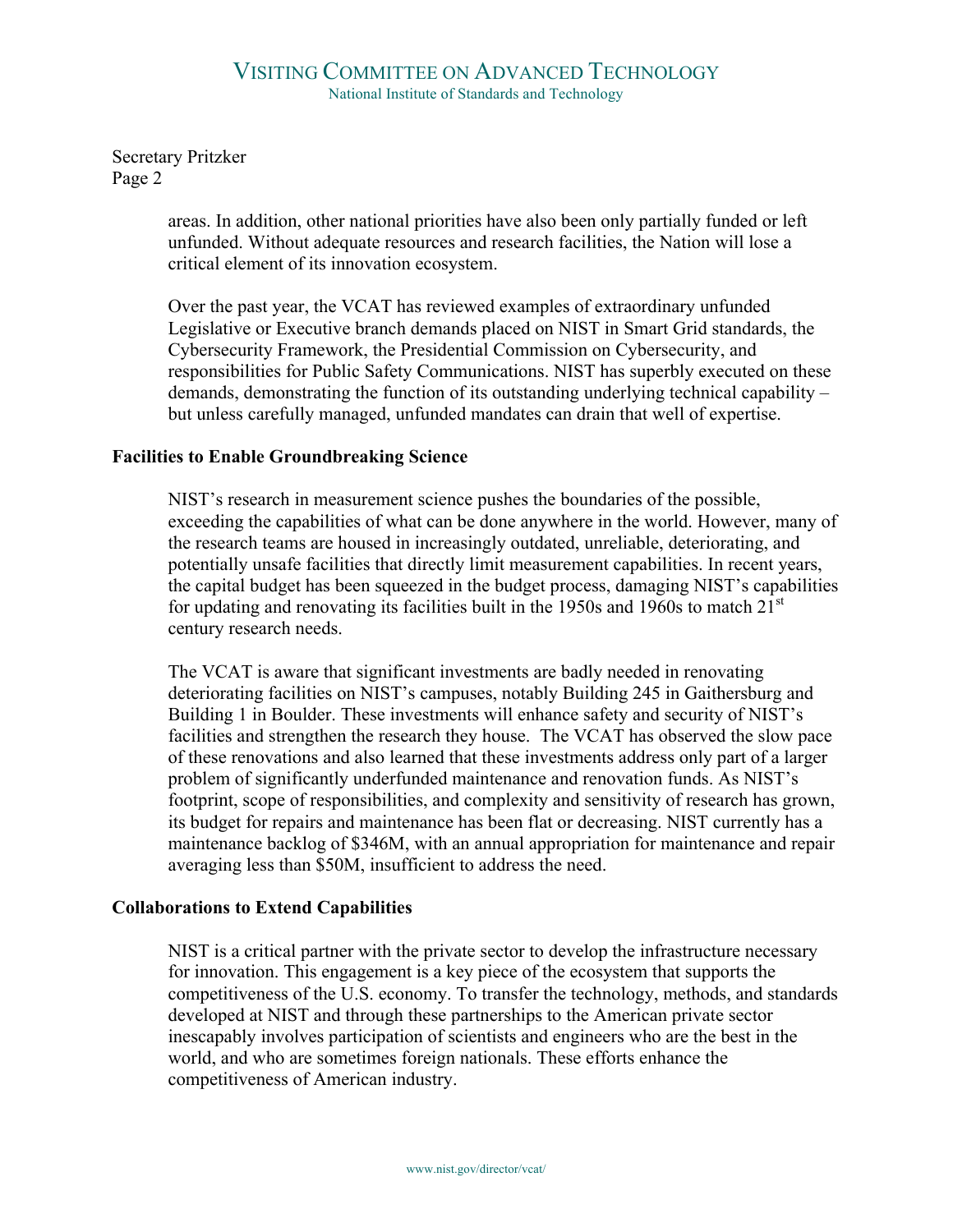Secretary Pritzker Page 3

> Put succinctly, in order for NIST to execute its mission successfully, it must have access to the best minds in the world. While many highly talented scientists and engineers are US citizens, it is necessary to recognize that the pool of talent in other countries may exceed our own. It is in the interest of NIST – and, indeed, the Nation – for NIST to maintain an open research environment that balances information, intellectual property, and physical security with collaboration and scientific collegiality.

With these issues in mind, the VCAT wishes to make some important recommendations regarding NIST at this time of transition.

## **Recommendations**

- **NIST's facilities maintenance budget must be increased to a level commensurate with the need – that is, to a base of about \$107M per year.** NIST's facilities maintenance budgets have dropped significantly over the past several years leaving creating a backlog of deferred maintenance. At current funding levels NIST will lose the capabilities to support the kind of boundary-pushing, high-precision science required of it.
- **To accommodate increased demand for measurement science solutions in existing and emerging technology areas the NIST research budget should grow by approximately 10% per year to achieve a base of approximately \$1B.** The VCAT applauds NIST's increased performance and responsibilities for advanced manufacturing and cybersecurity over the past few years but there are still many unmet demands that increased funding would address. Furthermore, the VCAT encourages NIST to continue to pursue stronger programs in advanced communications, bioscience, and resilient infrastructure and communities.
- **The VCAT recommends increased funding for Manufacturing USA, the Hollings Manufacturing Extension Partnership (MEP) program, and the Baldrige Performance Excellence program to fund additional industry-driven manufacturing institutes, enable the MEP program to serve more small and medium manufacturers, and support the Baldrige program's efforts to promote the adoption of cybersecurity best practices respectively.** The VCAT recognizes the unique position NIST's extramural programs play in the Nation's innovation ecosystem, especially in advanced manufacturing, and encourages continued expansion in those programs. Further, we are encouraged by the active participation NIST's scientists have had in the Manufacturing USA program and the renewed focus of MEP on technology transfer, and the potential expansion of Baldrige into Cybersecurity. We recommend that NIST continue to strengthen these interactions.